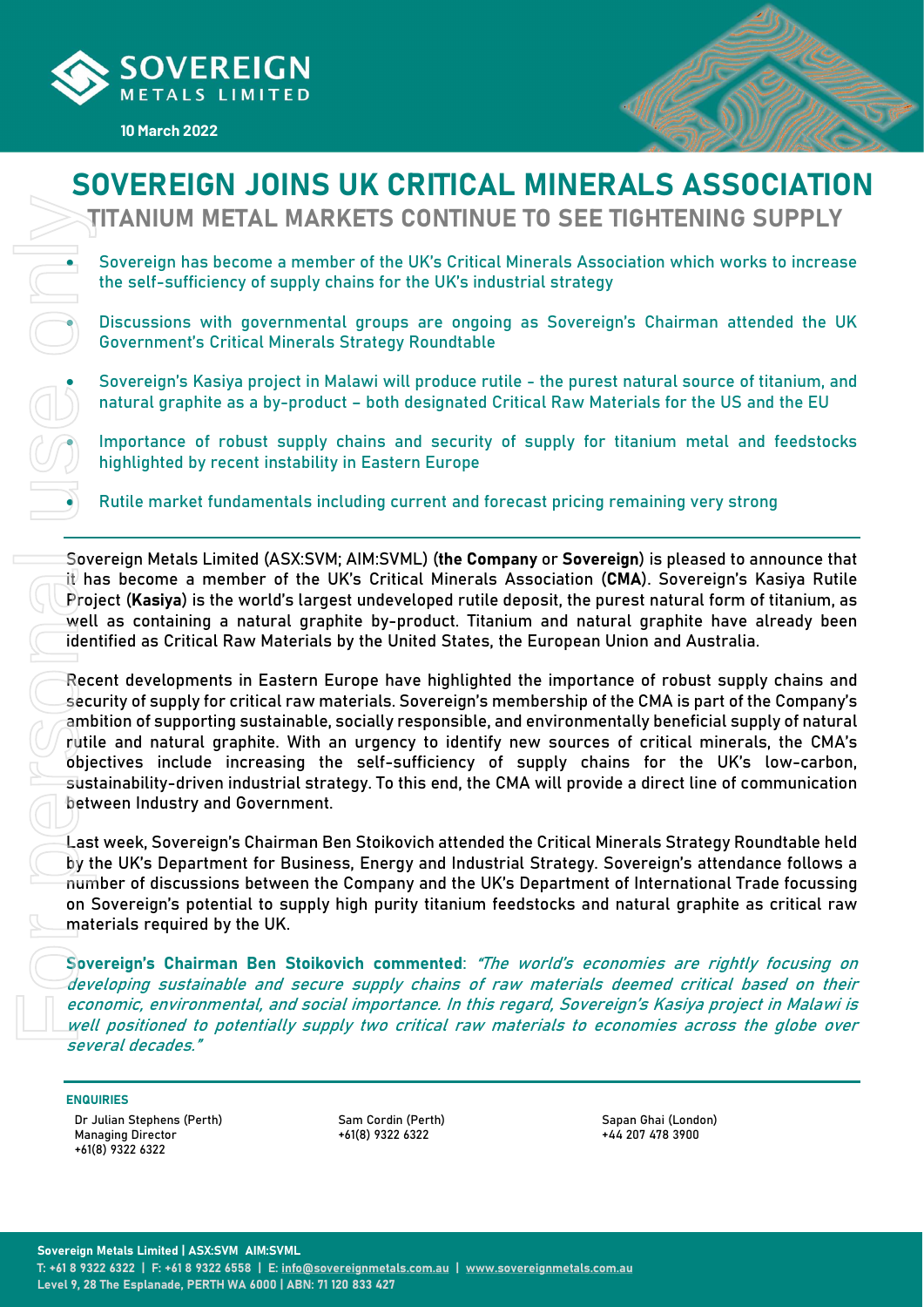

## TITANIUM IS A CRITICAL RAW MATERIAL

NATURAL RUTILE IS THE PUREST NATURAL SOURCE OF TITANIUM

Natural rutile is the purest, highest grade natural form of titanium dioxide ( $TiO<sub>2</sub>$ ) and is the preferred feedstock in manufacturing titanium pigment and producing titanium metal. Titanium pigments are used in paints, coatings, and plastics. Titanium is also used in specialty applications including welding, aerospace, and military.

#### Robust Price Environment

The rutile market fundamentals are robust with current and forecast pricing remaining very strong. In 2021, the market rebounded firmly with pigment plant utilisation rates returning to pre-pandemic levels. Major producers have noted that very strong demand in the welding market is outstripping supply.

Natural rutile supply is tight with limited new projects coming online in the short to medium term. Iluka Resources Limited (Iluka), one of the world's largest producers of rutile announced a contracted rutile price of US\$1,351 per tonne<sup>1</sup> for the quarter ending 31 December 2021. Per Iluka, pigment price increases announced for Q1 2022 indicate that prices are now at ten-year highs, with increases of US\$150-280 per tonne being announced $^2$ . Price increases vary by region, with European high-grade chloride pigment pricing now at record levels as producers attempt to cover increased energy and raw material cost inflation. NATURAL RUTILE IS THE PUREST NATURA<br>
Natural rutile is the purest, highest grade na<br>
feedstock in manufacturing ittanium pigment is<br>
are in paints, coatings, and platsics. Titanium is<br>
are rospace, and military.<br>
Robust P

Bagged rutile sales into the welding and other non-pigment sectors have also achieved significantly better pricing, often with 25%+ premiums to bulk rutile pricing $^3$ .

Consequently, market leading independent consulting and publishing company, TZ Minerals International (TZMI), expects bagged rutile sales to fetch US\$500-600 per tonne price premiums over the bulk market in 2022. TZMI understands that some bagged rutile sales for Q1 of 2022 were agreed at close to US\$2,100- 2,200 per tonne CIF. TZMI also expects bagged rutile sales to lead pricing growth because the welding end-use sector has limited alternatives to rutile feedstock input.

## Recent Developments - Titanium Metal Markets

Global production of titanium metals is concentrated across Asia and Eastern Europe, with China and Russia accounting for around 70% of global supply $^3$ . Titanium metal is required for advanced industries such as electric vehicles, military, and aerospace applications. Recent developments in Eastern Europe have highlighted the importance of robust supply chains for critical raw materials.

In March 2022, Reuters noted that the potential for disruptions to Russian titanium metal supplies has thrown a spotlight on the metal, particularly for the aerospace industry. Russia's VSMPO-AVISMA Corporation (VSMPO-AVISMA), the world's largest titanium metal producer, supplies 25% of global titanium metal, in particular for high-end aerospace applications. According to Reuters, Airbus relies on Russia for half its titanium needs, while a U.S. industry source said VSMPO-AVISMA provided a third of Boeing's requirements.<sup>5</sup>

Per London based broker, SP Angel Corporate Finance LLP: "The invasion of Ukraine is likely to redraw the map on titanium supply … the sanctioning of metal and concentrates by the west should lead to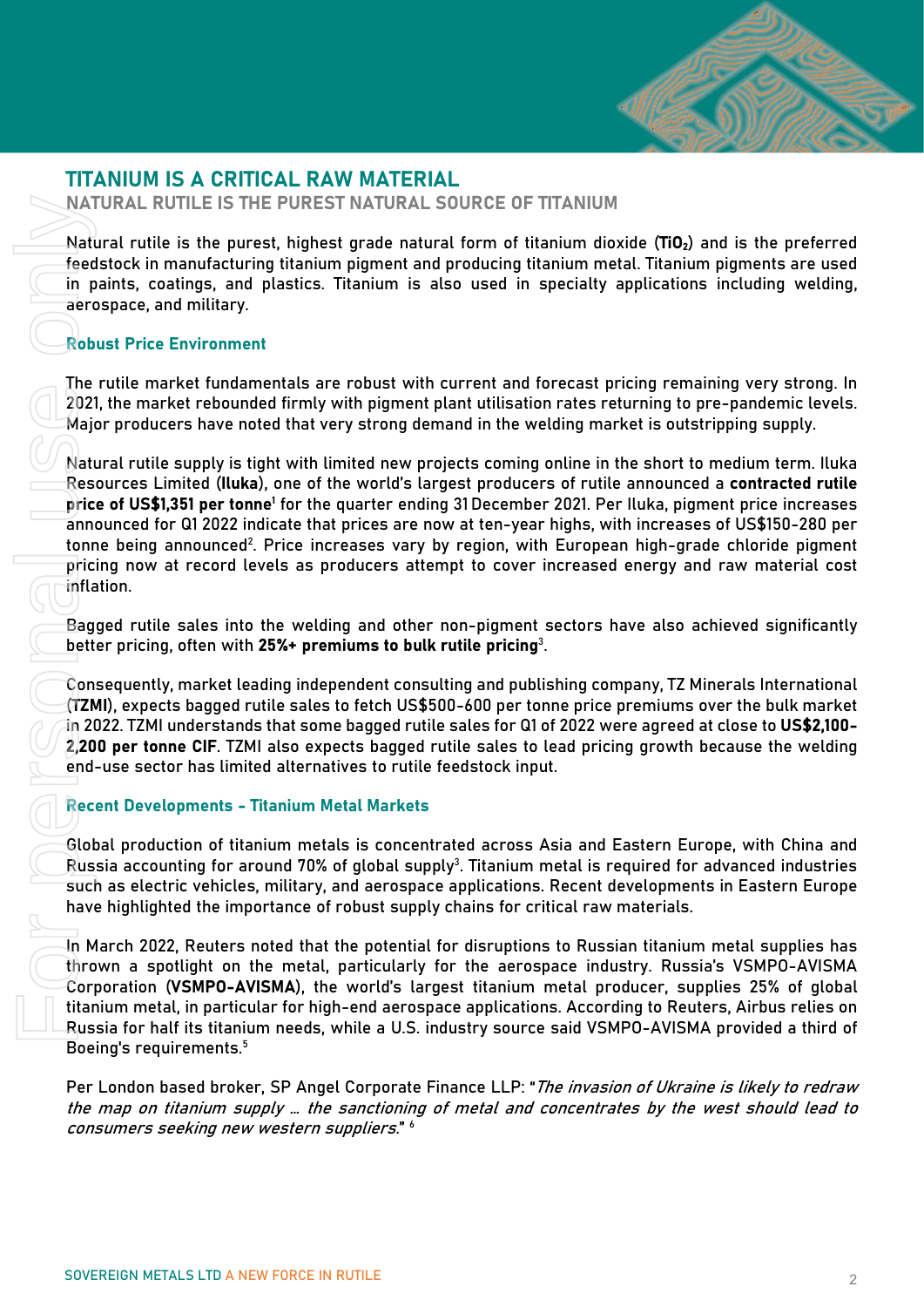

Figure 1: Titanium Metal Production 2020 by country (Source: USGS)

## Natural Rutile Uses and Supply

## Pigment

Titanium dioxide is a bright white substance used primarily as a vivid colourant in a wide array of common products. Prized for its ultra-white colour, ability to scatter light and UV-resistance, TiO<sub>2</sub> is a popular ingredient, appearing in hundreds of everyday products, bringing significant benefits to economies and overall quality of life. Its high refractive index means that, as a pigment, it is able to scatter visible light. This results in an opaque colour and creates a bright, reflective quality when applied to a surface or incorporated into a product.

 $\overline{1}$  in the EU and UK, applications for TiO<sub>2</sub> include paints, plastics, paper, pharmaceuticals, sunscreen and food.

As a white pigment,  $TiO<sub>2</sub>$  is one of the most important raw materials for paints and coatings. The DIY  $\mathfrak m$ arket for TiO $_2$ -containing paints is €3.5 billion alone $^7$ . Until laws changed in the 1920s, most commercial paint manufacturers used highly toxic white lead as a whitener. TiO<sub>2</sub> is now one of the most common pigments in global use and is the basis for most paint colours. It is also found in coatings and plastics. These uses of titanium dioxide account for more than 50% of its global usage.

## Titanium Metal

Titanium metal is an essential component in the aerospace, military, medical and construction sectors with strong growth coming from the high-performance, clean-tech, and technology industries. Titanium metal's combination of corrosion resistance, excellent weight-to-strength ratio, and very high melting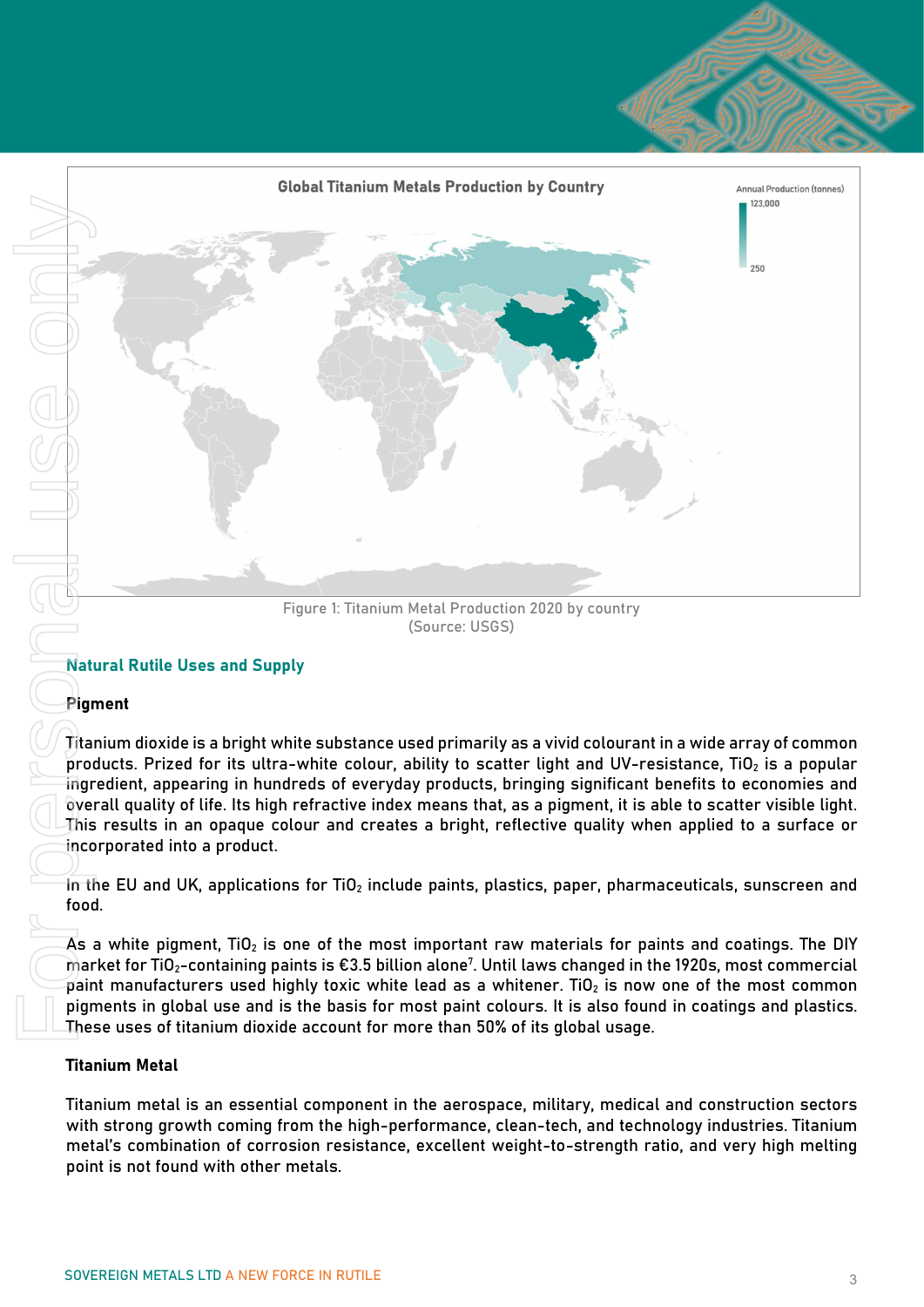

#### Welding

Natural rutile is one of the most important constituents of welding flux, responsible primarily for slag forming properties. There are very limited alternative raw materials to replace rutile in welding applications.

### **A Genuinely Scarce Commodity**

The global titanium feedstock market supply is currently over 7.7Mt of titanium dioxide with the majority of this been consumed by the pigment industry. Natural rutile's high purity (~95% TiO<sub>2</sub>) classifies it as a high-grade titanium feedstock yet only accounted for 0.5Mt of total supply in 2020. $^8$ 

Natural rutile is a genuinely scarce commodity with no other large rutile dominant deposits having been discovered in the last half century.



(Source: TZMI)

Supply of natural rutile from current sources is in decline as several operations' reserves are depleting concurrently with declining ore grades. These include Iluka's Sierra Rutile and Base Resources' Kwale operations in Kenya. Additionally, there are limited new deposits forecast to come online, and hence